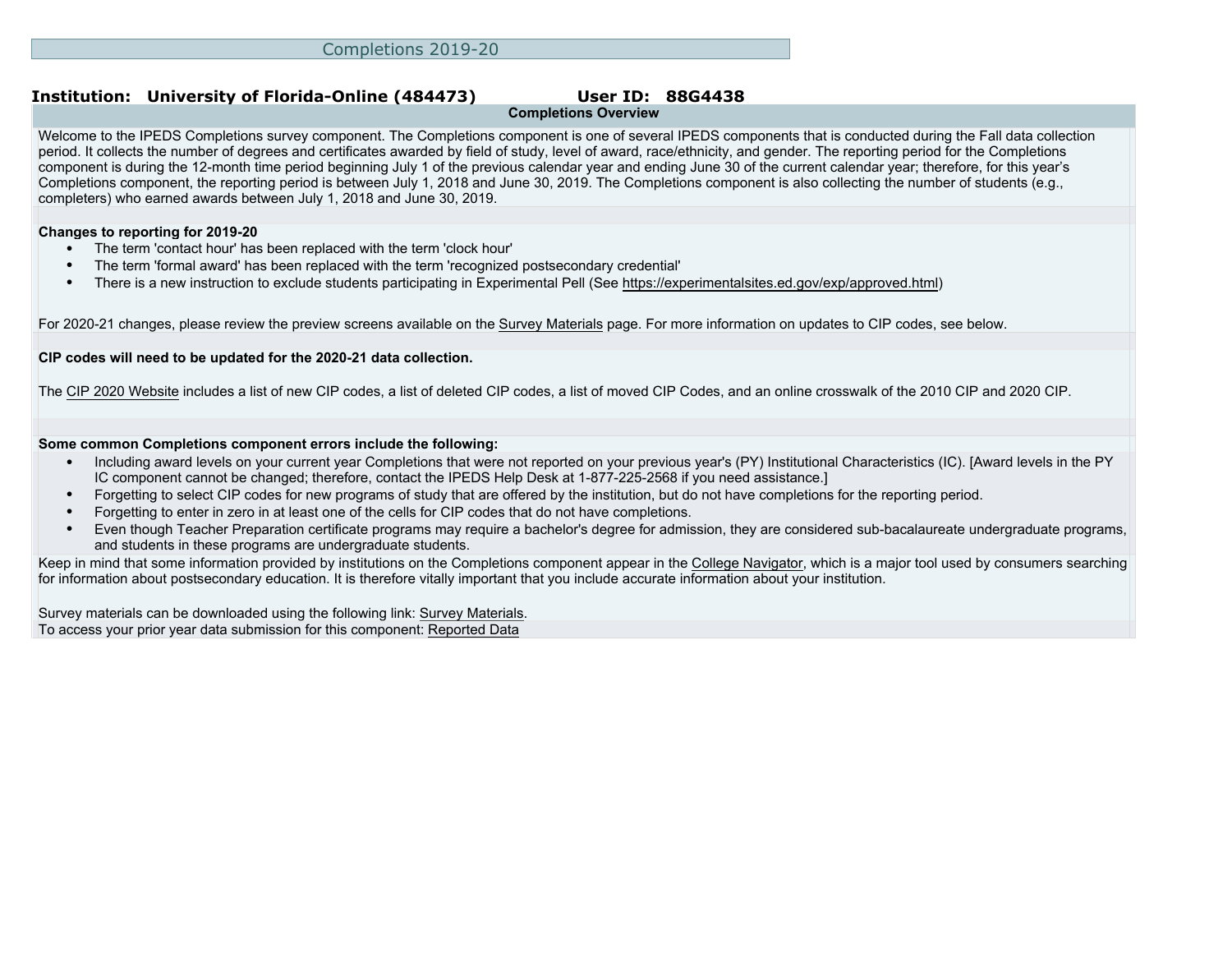# **Completions CIP Data**

| <b>CIPCODE</b>                          | Award<br>Level |                | Major Gender | <b>Non</b><br><b>Resident</b><br>Alien | <b>Hispanic</b><br>$\sqrt{}$ Latino | American<br>Indian or<br>Alaska<br><b>Native</b> | Asian               | <b>Black or</b><br>African<br>American | <b>Native</b><br>Hawaiian or<br><b>Other Pacific</b><br>Islander | White          | Two or<br>more<br>Races | Race/<br>ethnicity<br>unknown | <b>Total</b>              | distance<br>education<br>program |
|-----------------------------------------|----------------|----------------|--------------|----------------------------------------|-------------------------------------|--------------------------------------------------|---------------------|----------------------------------------|------------------------------------------------------------------|----------------|-------------------------|-------------------------------|---------------------------|----------------------------------|
| 09.0701                                 | 5 -            |                | Men          | 0                                      | 3                                   | 0                                                | 0                   | 1                                      | 0                                                                | 6              | 0                       | $\overline{0}$                | 10                        |                                  |
| Radio and Television                    | Bachelor's     | 1              | Women        | $\overline{0}$                         | $\overline{2}$                      | 0                                                | 1                   | 0                                      | $\overline{0}$                                                   | 10             | 0                       | $\overline{2}$                | 15                        |                                  |
|                                         | degree         |                | Total        | 0                                      | 5                                   | 0                                                | 1                   |                                        | $\overline{0}$                                                   | 16             | 0                       | $\overline{2}$                | 25                        | Yes                              |
| 09.0902                                 | $5 -$          |                | Men          | $\mathbf{0}$                           | $\mathbf{1}$                        | 0                                                | $\overline{0}$      | $\mathbf 0$                            | $\overline{0}$                                                   | $\mathbf{1}$   | $\overline{0}$          | 0                             | $\overline{2}$            |                                  |
| <b>Public Relations/Image</b>           | Bachelor's     | 1              | Women        | $\Omega$                               | 4                                   | 0                                                | $\Omega$            | $\overline{0}$                         | $\overline{0}$                                                   | 10             | $\Omega$                | 1                             | 15                        |                                  |
| Management                              | degree         |                | Total        | $\overline{0}$                         | 5                                   | 0                                                | $\overline{0}$      | $\mathbf 0$                            | $\mathbf{0}$                                                     | 11             | 0                       | $\mathbf 1$                   | 17                        | Yes                              |
| 11.0101                                 | $5 -$          |                | Men          | 0                                      | 4                                   | 0                                                | $\boldsymbol{0}$    | 1                                      | 0                                                                | 14             | 1                       | 1                             | 21                        |                                  |
| Computer and Information                | Bachelor's     | 1              | Women        | $\overline{0}$                         | 0                                   | 0                                                | $\overline{0}$      | 0                                      | $\overline{0}$                                                   | $\mathbf{1}$   | 0                       | $\mathbf 0$                   | $\mathbf 1$               |                                  |
| Sciences, General                       | degree         |                | Total        | $\overline{0}$                         | 4                                   | 0                                                | $\overline{0}$      | 1                                      | $\overline{0}$                                                   | 15             | 1                       | $\mathbf{1}$                  | 22                        | Yes                              |
| 13.0101                                 | $5 -$          |                | Men          | $\overline{0}$                         | 0                                   | 0                                                | $\overline{0}$      | 0                                      | $\overline{0}$                                                   | $\mathbf 0$    | 0                       | $\overline{0}$                | $\Omega$                  |                                  |
| Education, General                      | Bachelor's     | 1              | Women        | $\overline{0}$                         | $\overline{0}$                      | 0                                                | $\overline{0}$      | $\overline{0}$                         | $\Omega$                                                         | $\Omega$       | $\Omega$                | 0                             | $\Omega$                  |                                  |
|                                         | degree         |                | Total        | $\overline{0}$                         | 0                                   | 0                                                | $\boldsymbol{0}$    | 0                                      | $\overline{0}$                                                   | 0              | 0                       | 0                             | $\overline{0}$            | Yes                              |
| 14.1901                                 | $5 -$          |                | Men          | 0                                      | 0                                   | 0                                                | $\boldsymbol{0}$    | 0                                      | 0                                                                | $\mathbf{1}$   | 0                       | $\boldsymbol{0}$              |                           |                                  |
| <b>Mechanical Engineering</b>           | Bachelor's     | 1              | Women        | $\overline{0}$                         | 0                                   | 0                                                | $\overline{0}$      | 0                                      | 0                                                                | $\overline{0}$ | 0                       | $\overline{0}$                | 0                         |                                  |
|                                         | degree         |                | Total        | $\overline{0}$                         | 0                                   | 0                                                | $\overline{0}$      | 0                                      | 0                                                                | 1              | 0                       | $\overline{0}$                |                           | Yes                              |
| 24.0101                                 | $3 -$          |                | Men          | $\overline{0}$                         | $\mathbf{1}$                        | 0                                                | $\mathbf 1$         |                                        | $\Omega$                                                         | 3              | $\overline{0}$          | 1                             | 7                         |                                  |
| Liberal Arts and                        | Associate's    |                | Women        | $\Omega$                               | $\overline{0}$                      | 0                                                | $\Omega$            | $\overline{0}$                         | $\Omega$                                                         | 3              | $\Omega$                | 0                             | 3                         |                                  |
| Sciences/Liberal Studies                | degree         |                | Total        | $\overline{0}$                         | $\mathbf{1}$                        | 0                                                | $\mathbf{1}$        | 1                                      | $\overline{0}$                                                   | 6              | 0                       | $\mathbf{1}$                  | 10                        | Yes                              |
| 26.0101                                 | 5              |                | Men          | 0                                      | $\mathbf 1$                         | 0                                                | $\overline{0}$      | 0                                      | 0                                                                | 4              | 0                       | $\mathbf 0$                   | 5                         |                                  |
| Biology/Biological Sciences, Bachelor's |                | 1.             | Women        | $\overline{0}$                         | 3                                   | 0                                                | $\overline{0}$      |                                        | 0                                                                | 9              | 0                       | $\overline{0}$                | 13                        |                                  |
| General                                 | degree         |                | Total        | $\overline{0}$                         | 4                                   | 0                                                | $\overline{0}$      |                                        | $\overline{0}$                                                   | 13             | $\Omega$                | $\overline{0}$                | 18                        | Yes                              |
| 26.0503                                 | $5 -$          |                | Men          | $\Omega$                               | 3                                   | 0                                                | $\overline{0}$      | 1                                      | $\Omega$                                                         | 3              | $\overline{0}$          | $\overline{0}$                | $\overline{7}$            |                                  |
| Medical Microbiology and                | Bachelor's     | 1              | Women        | $\mathbf{0}$                           | 5                                   | 0                                                | $\overline{2}$      |                                        | $\Omega$                                                         | $\overline{4}$ | $\overline{0}$          | $\overline{0}$                | 12                        |                                  |
| Bacteriology                            | degree         |                | Total        | $\boldsymbol{0}$                       | 8                                   | 0                                                | $\overline{2}$      | $\overline{c}$                         | $\overline{0}$                                                   | $\overline{7}$ | 0                       | 0                             | 19                        | Yes                              |
| 30.9999                                 | $5 -$          |                | Men          | 0                                      | 0                                   | 0                                                | $\overline{0}$      | 0                                      | 0                                                                | 4              | 0                       | $\boldsymbol{0}$              | 4                         |                                  |
| Multi-/Interdisciplinary                | Bachelor's     |                | Women        | $\overline{0}$                         | 3                                   | 0                                                | $\overline{0}$      | 0                                      | 0                                                                | 3              | 0                       | 1                             | $\overline{7}$            |                                  |
| Studies, Other                          | degree         |                | Total        | $\overline{0}$                         | 3                                   | 0                                                | $\mathbf 0$         | 0                                      | 0                                                                | $\overline{7}$ | 0                       | 1                             | 11                        | Yes                              |
| 31.0504                                 | $5 -$          |                | Men          | $\overline{0}$                         | 6                                   |                                                  | $\overline{0}$      | $\overline{0}$                         | $\Omega$                                                         | 23             | $\Omega$                | 0                             | 30                        |                                  |
| Sport and Fitness                       | Bachelor's     | 1              | Women        | $\mathbf{0}$                           | $\overline{4}$                      | 0                                                | $\mathbf{0}$        | $\overline{0}$                         | $\overline{0}$                                                   | 6              | 1                       | $\overline{0}$                | 11                        |                                  |
| Administration/Management degree        |                |                | Total        | $\boldsymbol{0}$                       | 10                                  | $\mathbf 1$                                      | $\mathbf 0$         | $\mathbf 0$                            | $\overline{0}$                                                   | 29             | $\mathbf 1$             | $\overline{0}$                | 41                        | Yes                              |
| 40.0601                                 | 5 -            |                | Men          | 0                                      | $\overline{c}$                      | 0                                                | $\mathbf 0$         | $\overline{0}$                         |                                                                  | 3              | 0                       | $\mathbf 0$                   | 6                         |                                  |
| Geology/Earth Science,                  | Bachelor's     | $\mathbf{1}$   | Women        | $\overline{0}$                         | 0                                   | 0                                                | $\overline{0}$      | 1                                      | 0                                                                | $\overline{c}$ | $\Omega$                | 1                             | 4                         |                                  |
| General                                 | degree         |                | Total        | $\overline{0}$                         | $\overline{2}$                      | 0                                                | $\overline{0}$      |                                        |                                                                  | 5              | 0                       | 1                             | 10                        | Yes                              |
| 42.0101                                 | $5 -$          |                | Men          | $\overline{0}$                         | $\overline{2}$                      | 0                                                | $\Omega$            | $\overline{0}$                         | $\Omega$                                                         | $\overline{0}$ | $\Omega$                | $\overline{0}$                | $\overline{2}$            |                                  |
| Psychology, General                     | Bachelor's     | 1              | Women        | $\overline{0}$                         | 3                                   | 0                                                |                     |                                        | $\Omega$                                                         | 26             |                         |                               | 33                        |                                  |
|                                         | degree         |                | Total        | $\Omega$                               | 5                                   | $\overline{0}$                                   |                     |                                        | $\Omega$                                                         | 26             |                         |                               | 35                        | Yes                              |
| 42.0101                                 | 5 -            |                | Men          | 0                                      | 0                                   | 0                                                | $\overline{0}$      | 0                                      | $\boldsymbol{0}$                                                 | 0              | 0                       | $\overline{0}$                | 0                         |                                  |
| Psychology, General                     | Bachelor's     | $\overline{2}$ | Women        | 0                                      | $\mathsf{O}\xspace$                 | 0                                                | $\mathsf{O}\xspace$ | 0                                      | $\boldsymbol{0}$                                                 | $\mathbf{1}$   | 0                       | $\boldsymbol{0}$              |                           |                                  |
|                                         | degree         |                | Total        | 0                                      | 0                                   | 0                                                | $\mathsf{O}\xspace$ | 0                                      | $\overline{0}$                                                   | $\mathbf{1}$   | 0                       | $\boldsymbol{0}$              | $\overline{1}$            | Yes                              |
| 43.0203                                 | $5 -$          |                | Men          | $\boldsymbol{0}$                       | $\overline{7}$                      | 0                                                | $\mathbf 0$         | $\mathbf 0$                            | $\overline{0}$                                                   | 22             |                         | $\overline{c}$                | 32                        |                                  |
| Fire Science/Fire-fighting              | Bachelor's     | $\mathbf{1}$   | Women        | $\mathbf 0$                            | 0                                   | 0                                                | $\mathbf 0$         |                                        | $\mathbf{0}$                                                     | $\overline{2}$ | 0                       | $\mathsf{O}\xspace$           | $\ensuremath{\mathsf{3}}$ |                                  |
|                                         | degree         |                | Total        | $\boldsymbol{0}$                       | $\overline{7}$                      | 0                                                | $\mathsf{O}\xspace$ | 1                                      | $\overline{0}$                                                   | 24             | $\mathbf{1}$            | $\sqrt{2}$                    | 35                        | Yes                              |
| 45.0201                                 | $5 -$          |                | Men          | 0                                      | $\mathbf{1}$                        | 0                                                | 1                   | 1                                      | $\mathbf{0}$                                                     | $\mathbf{1}$   | 0                       | $\overline{0}$                | 4                         |                                  |
| Anthropology                            | Bachelor's     | 1.             | Women        | $\mathbf{1}$                           | $\overline{c}$                      | 0                                                | $\boldsymbol{0}$    | 1                                      | 0                                                                | 6              | 0                       | $\mathbf{1}$                  | 11                        |                                  |
|                                         | degree         |                | Total        | 1                                      | 3                                   | $\mathsf{O}\xspace$                              | $\mathbf{1}$        | $\overline{2}$                         | 0                                                                | $\overline{7}$ | $\boldsymbol{0}$        | $\mathbf{1}$                  | 15                        | Yes                              |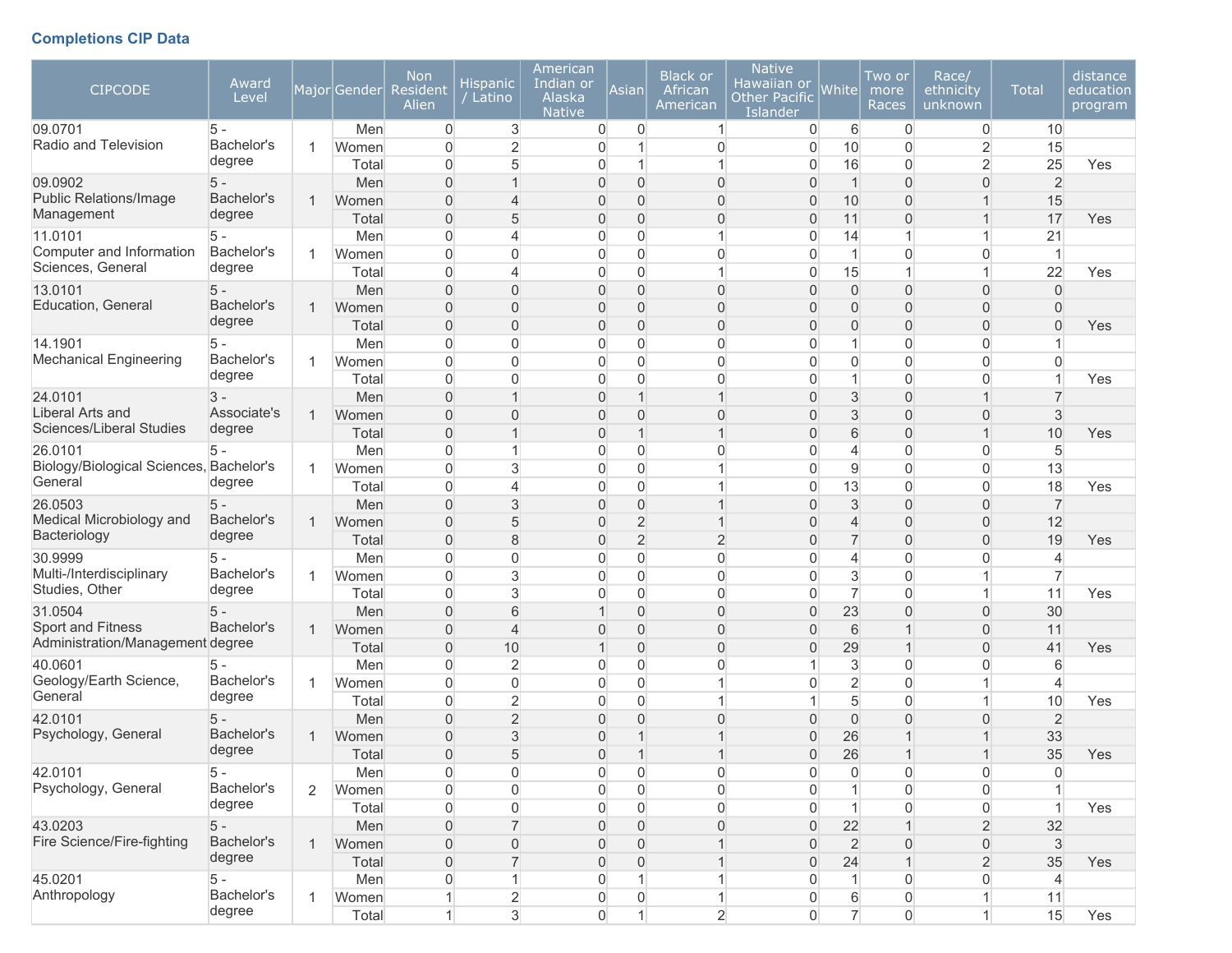| <b>CIPCODE</b>                               | Award<br>Level       |                | Major Gender | <b>Non</b><br>Resident<br>Alien | <b>Hispanic</b><br>Latino | American<br>Indian or<br>Alaska<br><b>Native</b> | Asian          | <b>Black or</b><br>African<br>American | <b>Native</b><br>Hawaiian or<br><b>Other Pacific</b><br>Islander | White          | Two or<br>more<br>Races | Race/<br>ethnicity<br>unknown | <b>Total</b>   | distance<br>education<br>program |
|----------------------------------------------|----------------------|----------------|--------------|---------------------------------|---------------------------|--------------------------------------------------|----------------|----------------------------------------|------------------------------------------------------------------|----------------|-------------------------|-------------------------------|----------------|----------------------------------|
| 45.0201                                      | $5 -$                | $\overline{2}$ | Men          | $\overline{0}$                  | $\mathbf 0$               | $\mathbf 0$                                      | $\mathbf 0$    | $\overline{0}$                         | $\Omega$                                                         | $\mathbf 0$    | 0                       | $\overline{0}$                | $\overline{0}$ |                                  |
| Anthropology                                 | Bachelor's           |                | Women        | 0                               | $\overline{0}$            | 0                                                | $\Omega$       | $\mathbf{0}$                           | $\Omega$                                                         | $\Omega$       | $\Omega$                | 0                             | $\overline{0}$ |                                  |
|                                              | degree               |                | Total        | $\overline{0}$                  | $\mathbf 0$               | $\overline{0}$                                   | $\Omega$       | $\overline{0}$                         | $\Omega$                                                         | $\overline{0}$ | 0                       | $\overline{0}$                | $\overline{0}$ | Yes                              |
| 45.0401                                      | $5 -$                |                | Men          | 0                               | $\overline{4}$            | $\overline{0}$                                   |                | $\overline{4}$                         | 0                                                                | 10             |                         | 0                             | 20             |                                  |
| Criminology                                  | Bachelor's           | 1              | Women        | $\overline{0}$                  | 4                         | $\overline{0}$                                   |                | $\overline{2}$                         | $\Omega$                                                         | 19             |                         | 3                             | 30             |                                  |
|                                              | degree               |                | Total        | $\Omega$                        | 8                         | $\overline{0}$                                   | $\overline{2}$ | 6                                      | $\Omega$                                                         | 29             | $\overline{2}$          | 3                             | 50             | Yes                              |
| 45.0701                                      | $5 -$                |                | Men          | $\overline{0}$                  | $\overline{0}$            | $\mathbf{0}$                                     | $\Omega$       | $\overline{0}$                         | $\Omega$                                                         | $\overline{2}$ | $\Omega$                | $\overline{0}$                | $\overline{2}$ |                                  |
| Geography                                    | Bachelor's           | $\mathbf{1}$   | Women        | $\overline{0}$                  | $\mathbf 0$               | $\boldsymbol{0}$                                 | $\overline{0}$ | $\mathbf 0$                            | $\Omega$                                                         | 6              | $\Omega$                | $\overline{0}$                | 6              |                                  |
|                                              | degree               |                | Total        | 0                               | $\overline{0}$            | $\mathbf{0}$                                     | $\mathbf{0}$   | $\overline{0}$                         | $\Omega$                                                         | 8              | $\Omega$                | 0                             | 8              | Yes                              |
| 45.1101                                      | $5 -$                |                | Men          | 0                               | $\overline{2}$            | $\overline{0}$                                   | $\overline{0}$ | $\overline{2}$                         | $\Omega$                                                         | 3              | $\overline{0}$          | $\overline{0}$                |                |                                  |
| Sociology                                    | Bachelor's           | 1.             | Women        | $\overline{0}$                  | 3                         |                                                  |                | $\overline{4}$                         | $\Omega$                                                         | 20             | $\overline{0}$          | $\overline{2}$                | 31             |                                  |
|                                              | degree               |                | Total        | $\overline{0}$                  | $5\overline{)}$           | 1                                                | 1              | 6                                      | $\overline{0}$                                                   | 23             | 0                       | $\overline{2}$                | 38             | Yes                              |
| 45.1101                                      | $5 -$                |                | Men          | 0                               | $\mathbf 0$               | $\mathbf{0}$                                     | $\overline{0}$ | $\overline{0}$                         | $\Omega$                                                         | $\mathbf 0$    | $\overline{0}$          | $\mathbf{0}$                  | $\Omega$       |                                  |
| Sociology                                    | Bachelor's           | $\overline{2}$ | Women        | $\Omega$                        | $\overline{0}$            | 0                                                | $\Omega$       | $\mathbf{0}$                           | $\Omega$                                                         |                | $\Omega$                | $\Omega$                      |                |                                  |
|                                              | degree               |                | Total        | 0                               | $\overline{0}$            | $\mathbf{0}$                                     | $\Omega$       | $\mathbf{0}$                           | $\Omega$                                                         |                | $\Omega$                | 0                             |                | Yes                              |
| 50.0102                                      | $5 -$                |                | Men          | 0                               | $\mathbf 0$               | $\overline{0}$                                   | $\overline{0}$ | $\mathbf{0}$                           | $\overline{0}$                                                   | $\Omega$       | $\overline{0}$          | 0                             | $\Omega$       |                                  |
| <b>Digital Arts</b>                          | Bachelor's           | 1              | Women        | 0                               | $\mathbf 0$               | $\boldsymbol{0}$                                 | $\overline{0}$ | $\mathbf 0$                            | $\overline{0}$                                                   | $\overline{0}$ | 0                       | 0                             | $\overline{0}$ |                                  |
|                                              | degree               |                | Total        | 0                               | $\overline{0}$            | $\overline{0}$                                   | $\overline{0}$ | $\mathbf 0$                            | $\Omega$                                                         | $\mathbf 0$    | $\overline{0}$          | $\overline{0}$                | $\overline{0}$ | Yes                              |
| 51.0204                                      | $5 -$                |                | Men          | $\Omega$                        | $\Omega$                  | $\Omega$                                         | $\Omega$       | $\overline{0}$                         | $\Omega$                                                         | $\Omega$       | $\overline{0}$          | $\Omega$                      | $\Omega$       |                                  |
| Audiology/Audiologist and<br>Speech-Language | Bachelor's<br>degree | $\overline{1}$ | Women        | $\overline{0}$                  | $\overline{0}$            | $\overline{0}$                                   | $\overline{0}$ | $\overline{0}$                         | $\Omega$                                                         | $\overline{0}$ | $\overline{0}$          | $\overline{0}$                | $\Omega$       |                                  |
| Pathology/Pathologist                        |                      |                | Total        | $\Omega$                        | $\Omega$                  | $\Omega$                                         | $\Omega$       | $\Omega$                               | $\Omega$                                                         | $\Omega$       | U                       | $\Omega$                      | $\Omega$       | Yes                              |
| 51.2208                                      | $5 -$                |                | Men          | $\overline{0}$                  |                           | 0                                                | 2              | $\overline{2}$                         | $\Omega$                                                         | $\overline{2}$ | $\Omega$                | 0                             |                |                                  |
| Community Health and                         | Bachelor's           | 1              | Women        | 0                               | 6                         | $\overline{0}$                                   |                | $\overline{4}$                         | $\Omega$                                                         | 18             |                         |                               | 31             |                                  |
| <b>Preventive Medicine</b>                   | degree               |                | Total        | 0                               | $\overline{7}$            | 0                                                | 3              | 6                                      | $\Omega$                                                         | 20             |                         | 1                             | 38             | Yes                              |
| 51.3801                                      | $5 -$                |                | Men          | $\overline{0}$                  | 3                         |                                                  | $\overline{1}$ | $\overline{0}$                         | $\Omega$                                                         | $\overline{7}$ | $\overline{0}$          | 3                             | 15             |                                  |
| Registered                                   | Bachelor's           | 1              | Women        | $\overline{0}$                  | $\overline{7}$            | $\overline{2}$                                   | $\overline{2}$ | $\overline{2}$                         | $\Omega$                                                         | 42             |                         | $\overline{2}$                | 58             |                                  |
| Nursing/Registered Nurse                     | degree               |                | Total        | $\overline{0}$                  | 10                        | 3                                                | 3              | $\overline{2}$                         | $\Omega$                                                         | 49             |                         | 5                             | 73             | Yes                              |
| 52.0201                                      | $5 -$                |                | Men          | $\overline{c}$                  | 14                        | $\boldsymbol{0}$                                 | $\overline{2}$ |                                        |                                                                  | 43             |                         | 4                             | 68             |                                  |
| <b>Business Administration</b>               | Bachelor's           | 1              | Women        | 1                               | 11                        | $\overline{c}$                                   | 5              |                                        |                                                                  | 45             | O                       | 5                             | 71             |                                  |
| and Management, General                      | degree               |                | Total        | 3                               | 25                        | $\overline{2}$                                   | $\overline{7}$ | $\overline{2}$                         | $\overline{2}$                                                   | 88             |                         | 9                             | 139            | Yes                              |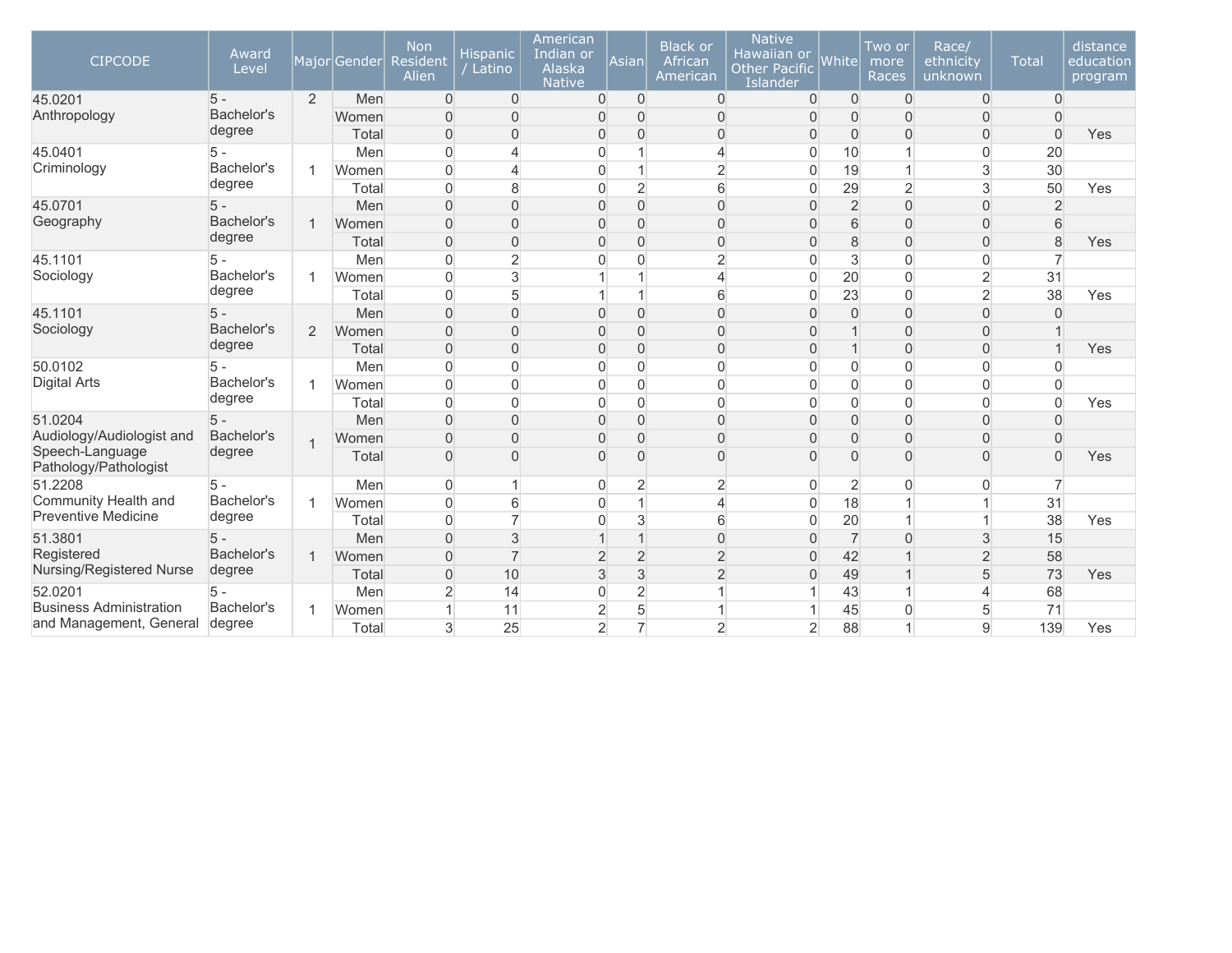# **Completions: total by first major**

| 99.0000 Summary<br><b>Grand Totals</b> | Award<br>Level | Nonresi-<br>dent alien | <b>Hispanic</b><br>Latino | American<br>Indian or<br>Alaska<br><b>Native</b> | Asian          | <b>Black or</b><br>African<br>Ame <u>rican</u> | <b>Native</b><br><b>Hawaiian</b><br>or Other<br>Pacific<br>Islander | White | Two or<br>more<br>Races | Race/<br>ethnicity<br>unknown | Total          | PY Total       |
|----------------------------------------|----------------|------------------------|---------------------------|--------------------------------------------------|----------------|------------------------------------------------|---------------------------------------------------------------------|-------|-------------------------|-------------------------------|----------------|----------------|
| <b>Associate's degree</b>              | $\mathbf{3}$   |                        |                           |                                                  |                |                                                |                                                                     |       |                         |                               |                |                |
| Men                                    |                | $\mathbf 0$            | $\mathbf{1}$              | $\mathsf{O}\xspace$                              |                |                                                | $\mathbf 0$                                                         | 3     | $\mathbf 0$             |                               | 7 <sup>1</sup> | $\overline{5}$ |
| Women                                  |                | $\mathsf 0$            | $\Omega$                  | $\Omega$                                         | $\Omega$       | $\Omega$                                       | $\mathbf 0$                                                         | 3     | $\Omega$                | $\Omega$                      | 3              | 11             |
| <b>Total</b>                           |                | $\mathbf{0}$           | $\overline{1}$            | $\Omega$                                         |                |                                                | $\mathbf{0}$                                                        | 6     | $\overline{0}$          |                               | 10             | 16             |
| <b>Bachelor's degree</b>               | 5              |                        |                           |                                                  |                |                                                |                                                                     |       |                         |                               |                |                |
| Men                                    |                | $\overline{2}$         | 54                        | $\overline{2}$                                   | $\overline{7}$ | 13                                             | $\overline{2}$                                                      | 149   | $\overline{4}$          | 10                            | 243            | 186            |
| Women                                  |                | $\overline{2}$         | 57                        | 5                                                | 14             | 19                                             | $\mathbf{1}$                                                        | 229   | 5                       | 20                            | 352            | 297            |
| <b>Total</b>                           |                | $\overline{4}$         | 111                       | $\overline{7}$                                   | 21             | 32                                             | 3                                                                   | 378   | 9                       | 30                            | 595            | 483            |
|                                        |                |                        |                           |                                                  |                |                                                |                                                                     |       |                         |                               |                |                |
| <b>Grand Total Men</b>                 |                | $\overline{2}$         | 55                        | $\overline{2}$                                   | 8              | 14                                             | $\overline{2}$                                                      | 152   | $\overline{4}$          | 11                            | 250            | 191            |
| <b>Grand Total Women</b>               |                | $\overline{2}$         | 57                        | 5                                                | 14             | 19                                             | $\mathbf{1}$                                                        | 232   | 5                       | 20                            | 355            | 308            |
| <b>Grand Total</b>                     |                | $\overline{4}$         | 112                       | $\overline{7}$                                   | 22             | 33                                             | 3                                                                   | 384   | $9\,$                   | 31                            | 605            | 499            |
|                                        |                |                        |                           |                                                  |                |                                                |                                                                     |       |                         |                               |                |                |
| PY Grand Total Men                     |                | $\mathbf 0$            | 29                        | $\mathbf{3}$                                     | 4              | 10                                             | $\overline{2}$                                                      | 129   | 3                       | 11                            |                | 191            |
| PY Grand Total<br>Women                |                | $\overline{2}$         | 55                        | 3                                                | 14             | 17                                             | $\overline{1}$                                                      | 199   | 1                       | 16                            |                | 308            |
| PY Grand Total                         |                | $\overline{2}$         | 84                        | 6                                                | 18             | 27                                             | 3                                                                   | 328   | 4                       | 27                            |                | 499            |

**Completions: total by second major**

| 99.0000 Summary<br><b>Grand Totals</b> | Award<br>Level | Nonresi-<br>dent alien | <b>Hispanic</b><br>Latino | American<br>Indian or<br>Alaska<br><b>Native</b> | Asian          | <b>Black or</b><br>African<br>American | <b>Native</b><br><b>Hawaiian</b><br>or Other<br>Pacific<br><b>Islander</b> | White          | Two or<br>more<br>Races | Race/<br>ethnicity<br>unknown | <b>Total</b>   | <b>PY Total</b> |
|----------------------------------------|----------------|------------------------|---------------------------|--------------------------------------------------|----------------|----------------------------------------|----------------------------------------------------------------------------|----------------|-------------------------|-------------------------------|----------------|-----------------|
| <b>Bachelor's degree</b>               | 5              |                        |                           |                                                  |                |                                        |                                                                            |                |                         |                               |                |                 |
| Men                                    |                | $\overline{0}$         | $\overline{0}$            | $\Omega$                                         | $\overline{0}$ | $\Omega$                               | $\mathsf 0$                                                                | $\Omega$       | $\Omega$                | 0                             | $\overline{0}$ |                 |
| Women                                  |                | 0                      | 0                         | $\Omega$                                         | 0              | $\mathbf{0}$                           | 0                                                                          | $\overline{2}$ | 0                       | 0                             | $\overline{2}$ |                 |
| <b>Total</b>                           |                | 0                      | 0                         | $\Omega$                                         | $\Omega$       | $\Omega$                               | $\overline{0}$                                                             | $\overline{2}$ | $\Omega$                | 0                             | $\overline{2}$ |                 |
|                                        |                |                        |                           |                                                  |                |                                        |                                                                            |                |                         |                               |                |                 |
| Grand Total Men                        |                | $\mathbf 0$            | $\Omega$                  | 0                                                | 0              | 0                                      | $\mathbf 0$                                                                | $\mathbf 0$    | $\mathbf{0}$            | $\mathbf 0$                   | $\Omega$       |                 |
| Grand Total Women                      |                | $\mathbf{0}$           | $\Omega$                  | $\mathbf{0}$                                     | $\overline{0}$ | $\Omega$                               | $\mathbf{0}$                                                               | $\overline{2}$ | $\Omega$                | $\Omega$                      | $\overline{2}$ |                 |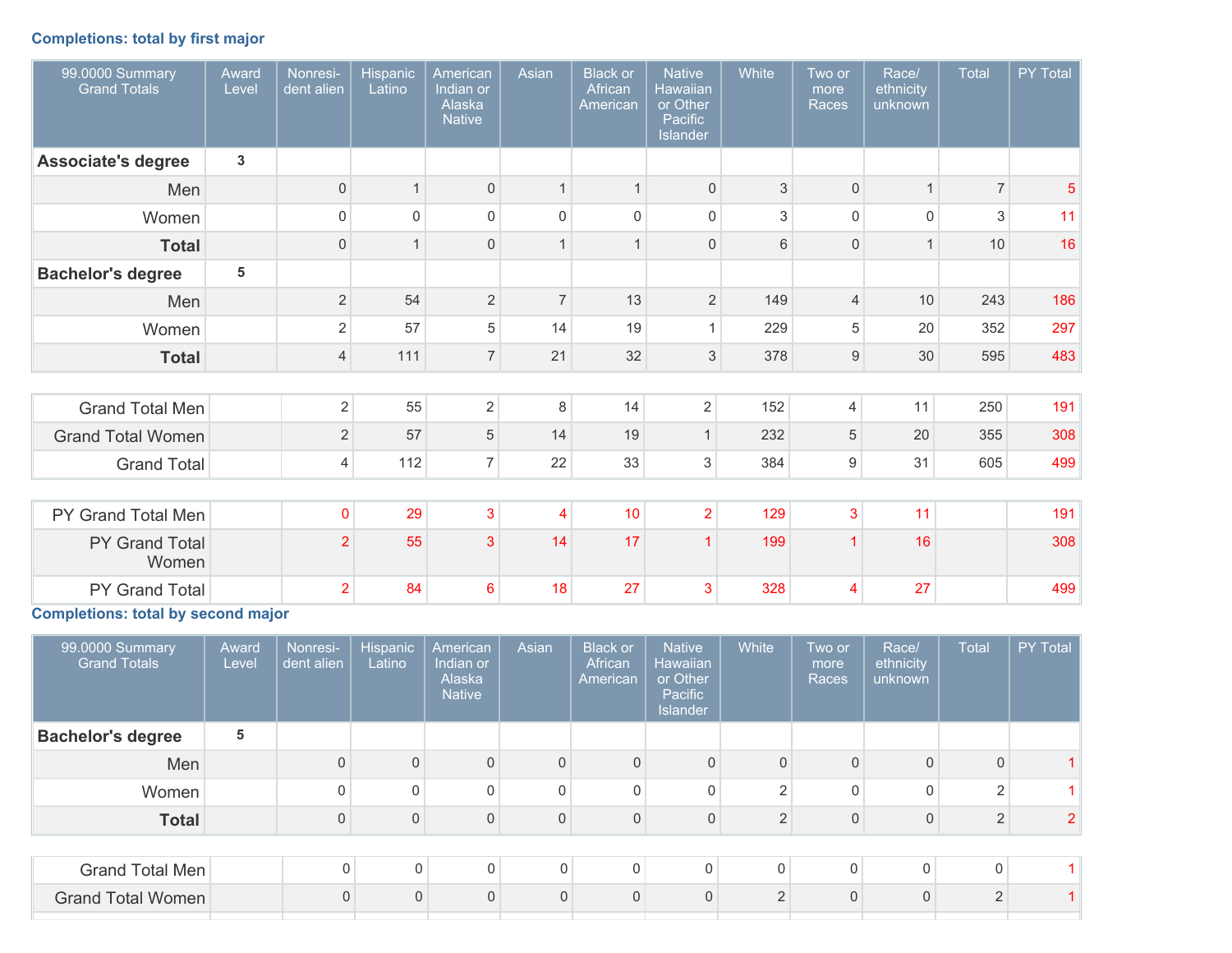| Grand Total             |  |  |   |  | 0 |  |  |
|-------------------------|--|--|---|--|---|--|--|
|                         |  |  |   |  |   |  |  |
| PY Grand Total Men      |  |  |   |  |   |  |  |
| PY Grand Total<br>Women |  |  | O |  | 0 |  |  |
| PY Grand Total          |  |  |   |  |   |  |  |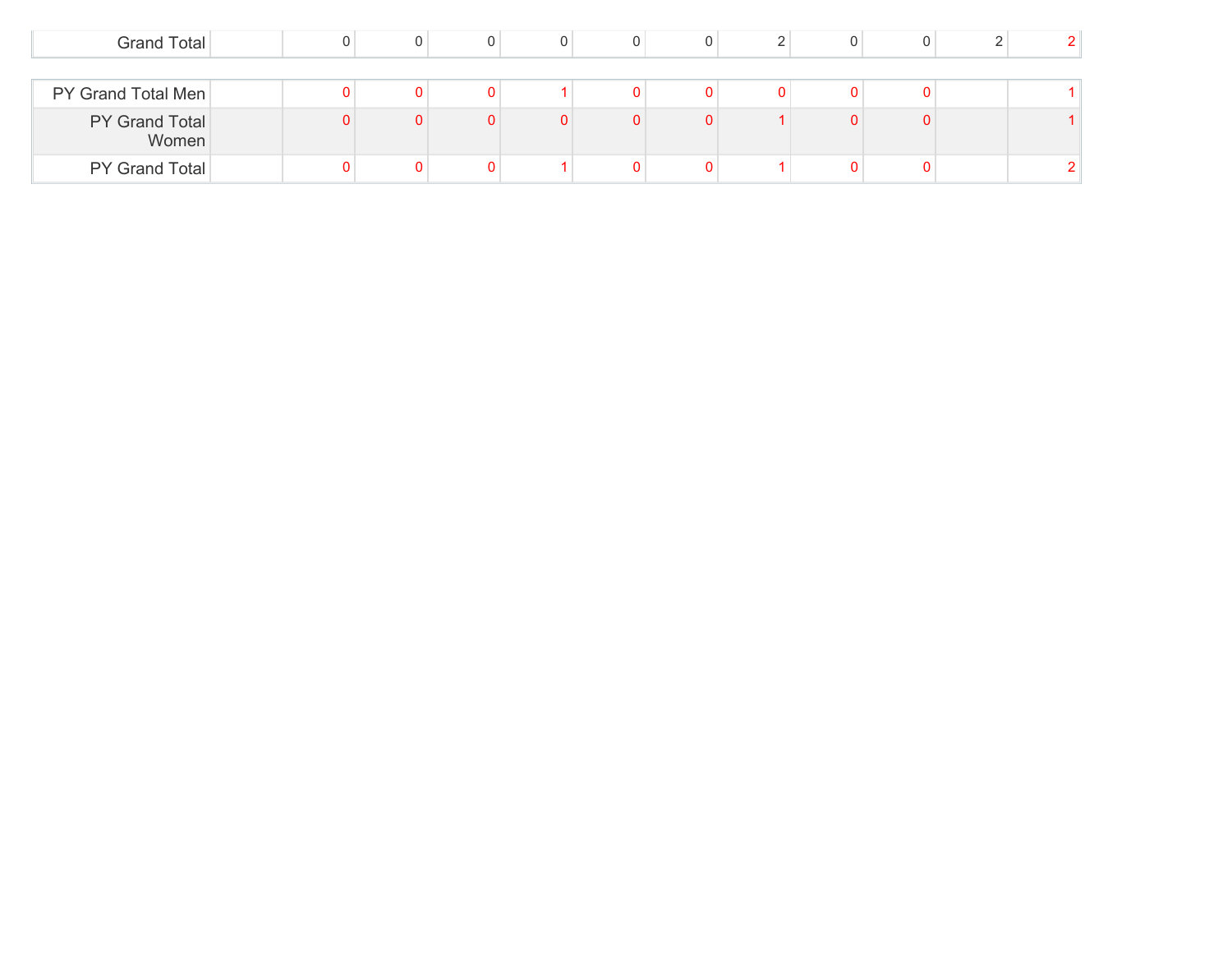### All Completers

Institutions must report the following information. (Some data will be pre-populated from the completions by CIP code data.)

# **All Completers**

Number of students by gender and race and ethnicity earning an award between July 1, 2018 and June 30, 2019. Count each student only once, regardless of how many awards he/she earned. The intent of this screen is to collect an unduplicated count of total numbers of *completers*.

•Report Hispanic/Latino individuals of any race as Hispanic/Latino

•Report race for non-Hispanic/Latino individuals only

|                                                 | Men                       |                         | Women                     |                 | Total<br><b>Students</b> |
|-------------------------------------------------|---------------------------|-------------------------|---------------------------|-----------------|--------------------------|
|                                                 | <b>Number of Students</b> | Total<br>Awards         | <b>Number of Students</b> | Total<br>Awards |                          |
| Nonresident alien                               | 2                         | $\overline{2}$          | 2                         | $\overline{2}$  | $\overline{4}$           |
| Hispanic/Latino                                 | 54                        | 55                      | 57                        | 57              | 111                      |
| American Indian or<br>Alaska Native             | 2                         | $\sqrt{2}$              | 5                         | 5               | $\overline{7}$           |
| Asian                                           | 8                         | 8                       | 14                        | 14              | 22                       |
| <b>Black or African</b><br>American             | 13                        | 14                      | 19                        | 19              | 32                       |
| Native Hawaiian or<br>Other Pacific<br>Islander | 2                         | $\overline{2}$          | $\mathbf{1}$              | $\mathbf{1}$    | $\mathbf{3}$             |
| White                                           | 152                       | 152                     | 230                       | 232             | 382                      |
| Two or more races                               | 4                         | $\overline{\mathbf{4}}$ | $\overline{5}$            | 5               | 9                        |
| Race and ethnicity<br>unknown                   | 11                        | 11                      | 20                        | 20              | 31                       |
| <b>TOTAL</b>                                    | 248                       | 250                     | 353                       | 355             | 601                      |
| PY TOTAL                                        | 187                       |                         | 302                       |                 | 489                      |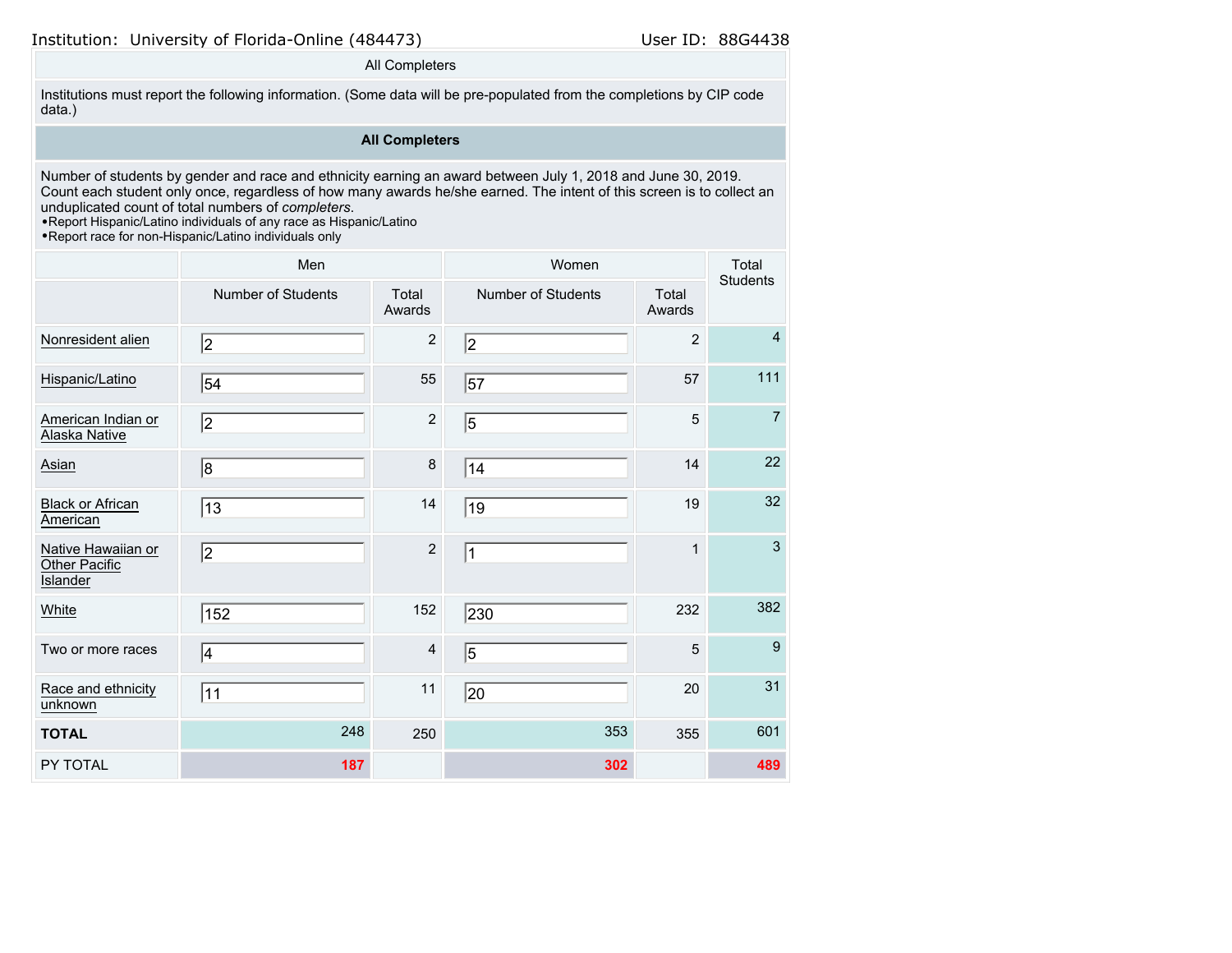Completers by Level

Institutions must report the number of students who earned an award by level. This screen will be shown for each of the following consolidated award levels for which there is a reported completion:

- Postsecondary awards, certificates, or diplomas of less than 1 academic year
	- Less than 900 clock hours, or
	- Less than 30 SEMESTER or TRIMESTER credit hours, or
	- Less than 45 QUARTER credit hours
- Postsecondary awards, certificates, or diplomas of at least 1 but less than 4 academic years
	- 900 or more clock hours, or
	- 30 or more SEMESTER or TRIMESTER credit hours, or
	- 45 or more QUARTER credit hours
- Associate's degrees
- Bachelor's degrees
- Master's degrees
- Doctor's degrees
- Postbaccalaureate and post-master's certificates

#### **Associate's degrees**

Number of students by gender, by race and ethnicity, and by age earning this award between July 1, 2018 and June 30, 2019. Each student should be counted once per award level. For example, if a student earned a master's degree and a doctor's degree, he/she should be counted once in master's and once in doctor's. A student earning two master's degrees should be counted only once.

•Report Hispanic/Latino individuals of any race as Hispanic/Latino

| • Report race for non-Hispanic/Latino individuals only |  |
|--------------------------------------------------------|--|
|--------------------------------------------------------|--|

|                                  | <b>Number of Students</b> | <b>Total Awards</b> |
|----------------------------------|---------------------------|---------------------|
|                                  |                           |                     |
| <b>By Gender</b>                 |                           |                     |
| Men                              | 17                        | $\overline{7}$      |
| Women                            | 3                         | $\mathfrak{S}$      |
| <b>TOTAL</b>                     | 10                        | $10$                |
| PY TOTAL                         | 16                        |                     |
|                                  |                           |                     |
| <b>By Race/Ethnicity</b>         |                           |                     |
| Nonresident alien                |                           | $\mathbf 0$         |
| Hispanic/Latino                  |                           | $\mathbf{1}$        |
| American Indian or Alaska Native |                           | $\pmb{0}$           |
|                                  |                           |                     |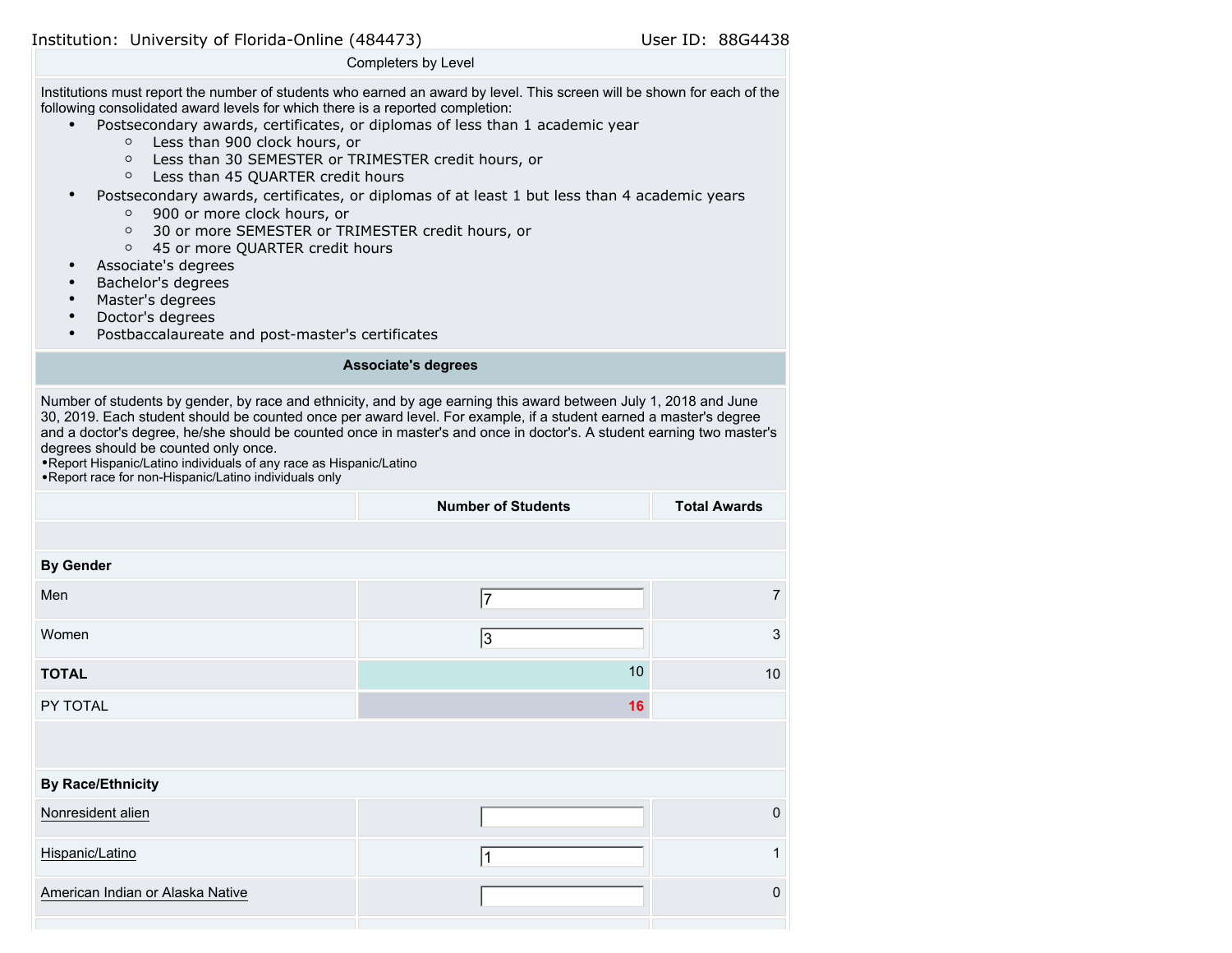| Asian                                     | 1          | 1         |
|-------------------------------------------|------------|-----------|
| <b>Black or African American</b>          | 1          | 1         |
| Native Hawaiian or Other Pacific Islander |            | $\pmb{0}$ |
| White                                     | 6          | $\,6\,$   |
| Two or more races                         |            | $\pmb{0}$ |
| Race and ethnicity unknown                | 11         | 1         |
| <b>TOTAL</b>                              | 10         | $10$      |
|                                           |            |           |
| <b>B</b> By Age                           |            |           |
| Under 18                                  | 0          |           |
| 18-24                                     | 3          |           |
| 25-39                                     | $\sqrt{3}$ |           |
| 40 and Above                              | 4          |           |
| Age Unknown                               | 0          |           |
| <b>TOTAL</b>                              | 10         | $10$      |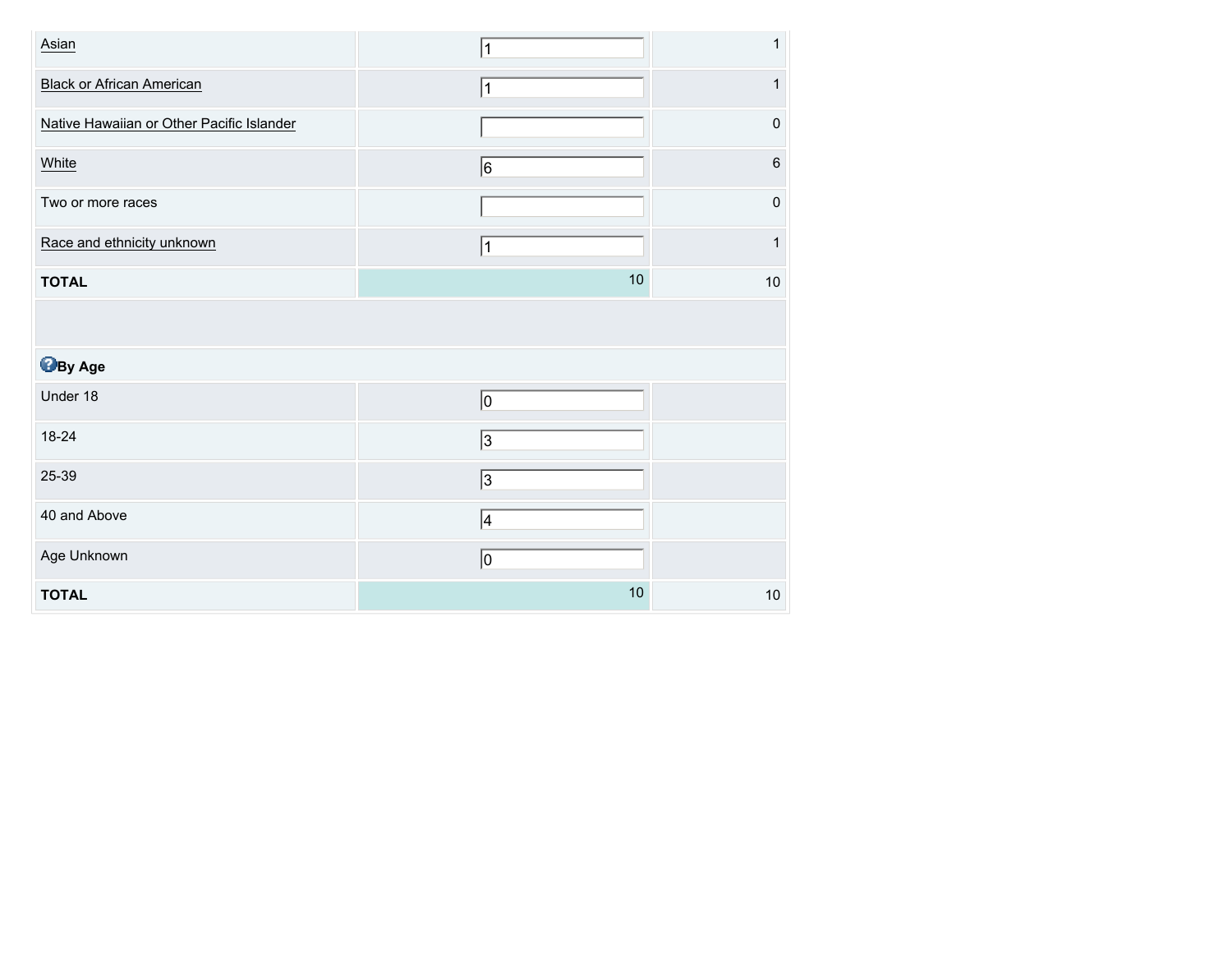Completers by Level

Institutions must report the number of students who earned an award by level. This screen will be shown for each of the following consolidated award levels for which there is a reported completion:

- Postsecondary awards, certificates, or diplomas of less than 1 academic year
	- Less than 900 clock hours, or
	- Less than 30 SEMESTER or TRIMESTER credit hours, or
	- Less than 45 QUARTER credit hours
- Postsecondary awards, certificates, or diplomas of at least 1 but less than 4 academic years
	- 900 or more clock hours, or
	- 30 or more SEMESTER or TRIMESTER credit hours, or
	- 45 or more QUARTER credit hours
- Associate's degrees
- Bachelor's degrees
- Master's degrees
- Doctor's degrees
- Postbaccalaureate and post-master's certificates

#### **Bachelor's degrees**

Number of students by gender, by race and ethnicity, and by age earning this award between July 1, 2018 and June 30, 2019. Each student should be counted once per award level. For example, if a student earned a master's degree and a doctor's degree, he/she should be counted once in master's and once in doctor's. A student earning two master's degrees should be counted only once.

•Report Hispanic/Latino individuals of any race as Hispanic/Latino •Report race for non-Hispanic/Latino individuals only

|                                  | <b>Number of Students</b> | <b>Total Awards</b> |
|----------------------------------|---------------------------|---------------------|
|                                  |                           |                     |
| <b>By Gender</b>                 |                           |                     |
| Men                              | 243                       | 243                 |
| Women                            | 351                       | 352                 |
| <b>TOTAL</b>                     | 594                       | 595                 |
| PY TOTAL                         | 481                       |                     |
|                                  |                           |                     |
| <b>By Race/Ethnicity</b>         |                           |                     |
| Nonresident alien                | 4                         | $\overline{4}$      |
| Hispanic/Latino                  | 111                       | 111                 |
| American Indian or Alaska Native | 7                         | 7                   |
|                                  |                           |                     |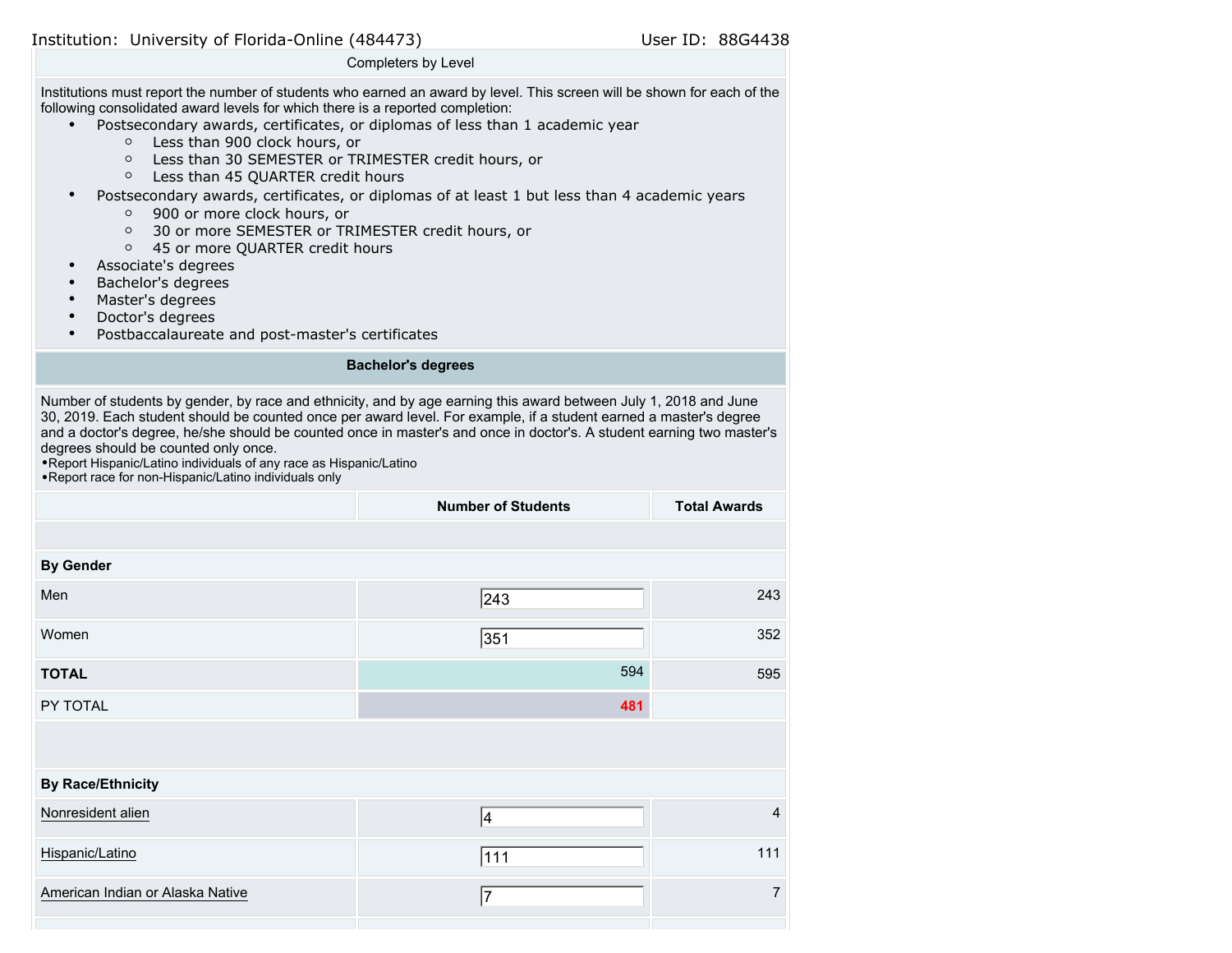| Asian                                     | 21           | 21                        |
|-------------------------------------------|--------------|---------------------------|
| <b>Black or African American</b>          | 32           | 32                        |
| Native Hawaiian or Other Pacific Islander | 3            | $\ensuremath{\mathsf{3}}$ |
| White                                     | 377          | 378                       |
| Two or more races                         | 9            | $\boldsymbol{9}$          |
| Race and ethnicity unknown                | $ 30\rangle$ | 30                        |
| <b>TOTAL</b>                              | 594          | 595                       |
|                                           |              |                           |
|                                           |              |                           |
| <b>B</b> By Age                           |              |                           |
| Under 18                                  | 0            |                           |
| 18-24                                     | 145          |                           |
| 25-39                                     | 357          |                           |
| 40 and Above                              | $\sqrt{92}$  |                           |
| Age Unknown                               | 0            |                           |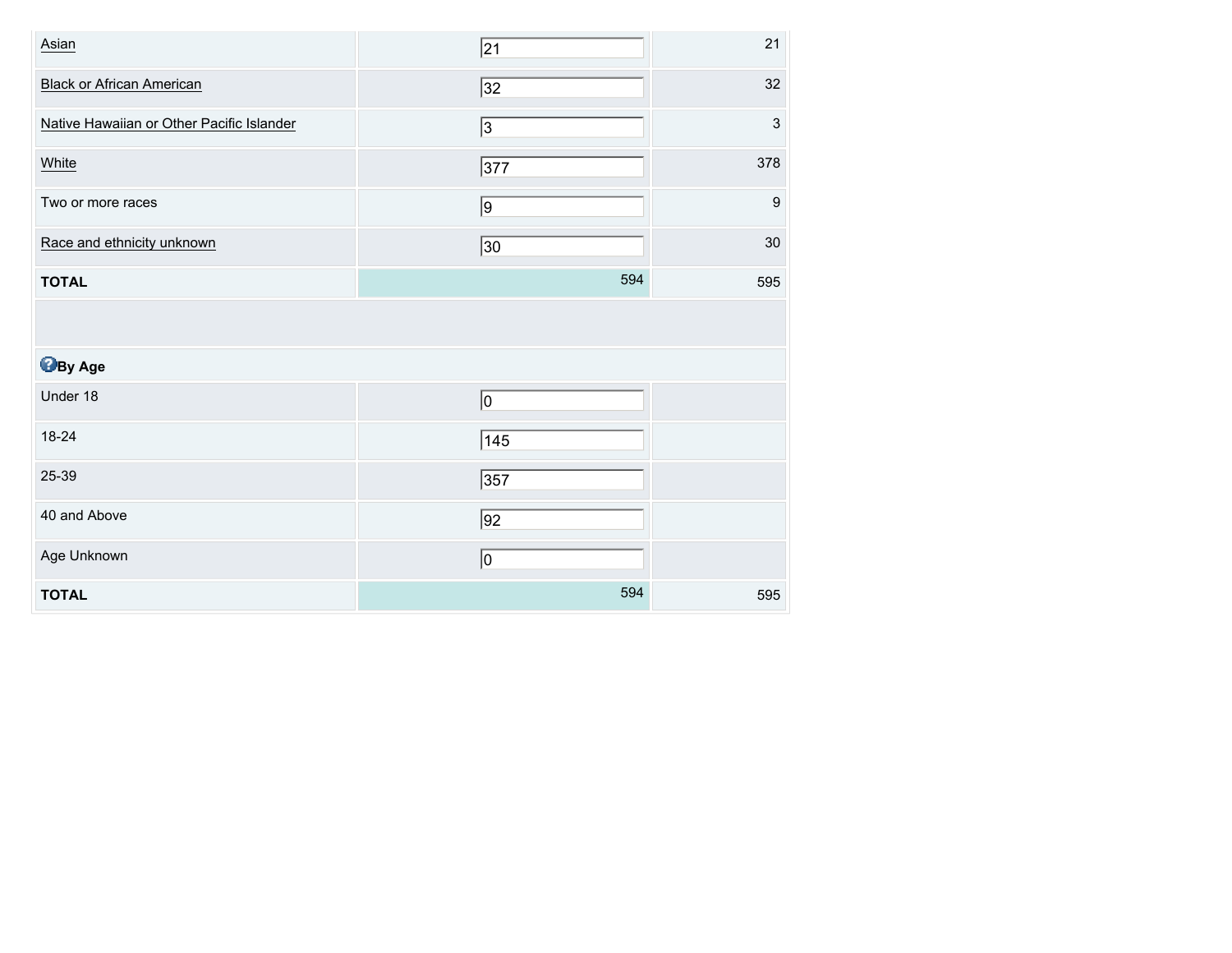| Prepared by |  |
|-------------|--|
|-------------|--|

| The name of the preparer is being collected so that we can follow up with the appropriate person in the event that there are questions concerning the data. The Keyholder will |  |
|--------------------------------------------------------------------------------------------------------------------------------------------------------------------------------|--|
| be copied on all email correspondence to other preparers.                                                                                                                      |  |

| The time it took to prepare this component is being collected so that we can continue to improve our estimate of the reporting burden associated with IPEDS. Please include in |
|--------------------------------------------------------------------------------------------------------------------------------------------------------------------------------|
| your estimate the time it took for you to review instructions, query and search data sources, complete and review the component, and submit the data through the Data          |
| Collection System.                                                                                                                                                             |

Thank you for your assistance.

### **This survey component was prepared by:**

|                                                                                                                                |                                              | Keyholder                 |  | <b>SFA Contact</b>       |  | <b>HR Contact</b> |  |  |
|--------------------------------------------------------------------------------------------------------------------------------|----------------------------------------------|---------------------------|--|--------------------------|--|-------------------|--|--|
|                                                                                                                                |                                              | <b>Finance Contact</b>    |  | Academic Library Contact |  | Other             |  |  |
|                                                                                                                                |                                              | Name: Dr. Cathy Lebo      |  |                          |  |                   |  |  |
|                                                                                                                                |                                              | Email:   clebo@aa.ufl.edu |  |                          |  |                   |  |  |
|                                                                                                                                |                                              |                           |  |                          |  |                   |  |  |
| How many staff from your institution only were involved in the data collection and reporting process of this survey component? |                                              |                           |  |                          |  |                   |  |  |
|                                                                                                                                | Number of Staff (including yourself)<br> 400 |                           |  |                          |  |                   |  |  |

4.00

## **How many hours did you and others from your institution only spend on each of the steps below when responding to this survey component?**

*Exclude the hours spent collecting data for state and other reporting purposes.*

| <b>Staff member</b>  | <b>Collecting Data Needed</b> |       | <b>Revising Data to Match</b><br><b>IPEDS Requirements</b> |       | <b>Entering Data</b> |       | <b>Revising and Locking Data</b> |       |
|----------------------|-------------------------------|-------|------------------------------------------------------------|-------|----------------------|-------|----------------------------------|-------|
| <b>Your office</b>   | 6.00                          | hours | 2.00                                                       | hours | 2.00                 | hours | 1.00                             | hours |
| <b>Other offices</b> | 4.00                          | hours |                                                            | hours |                      | hours | 1.00                             | hours |
|                      |                               |       |                                                            |       |                      |       |                                  |       |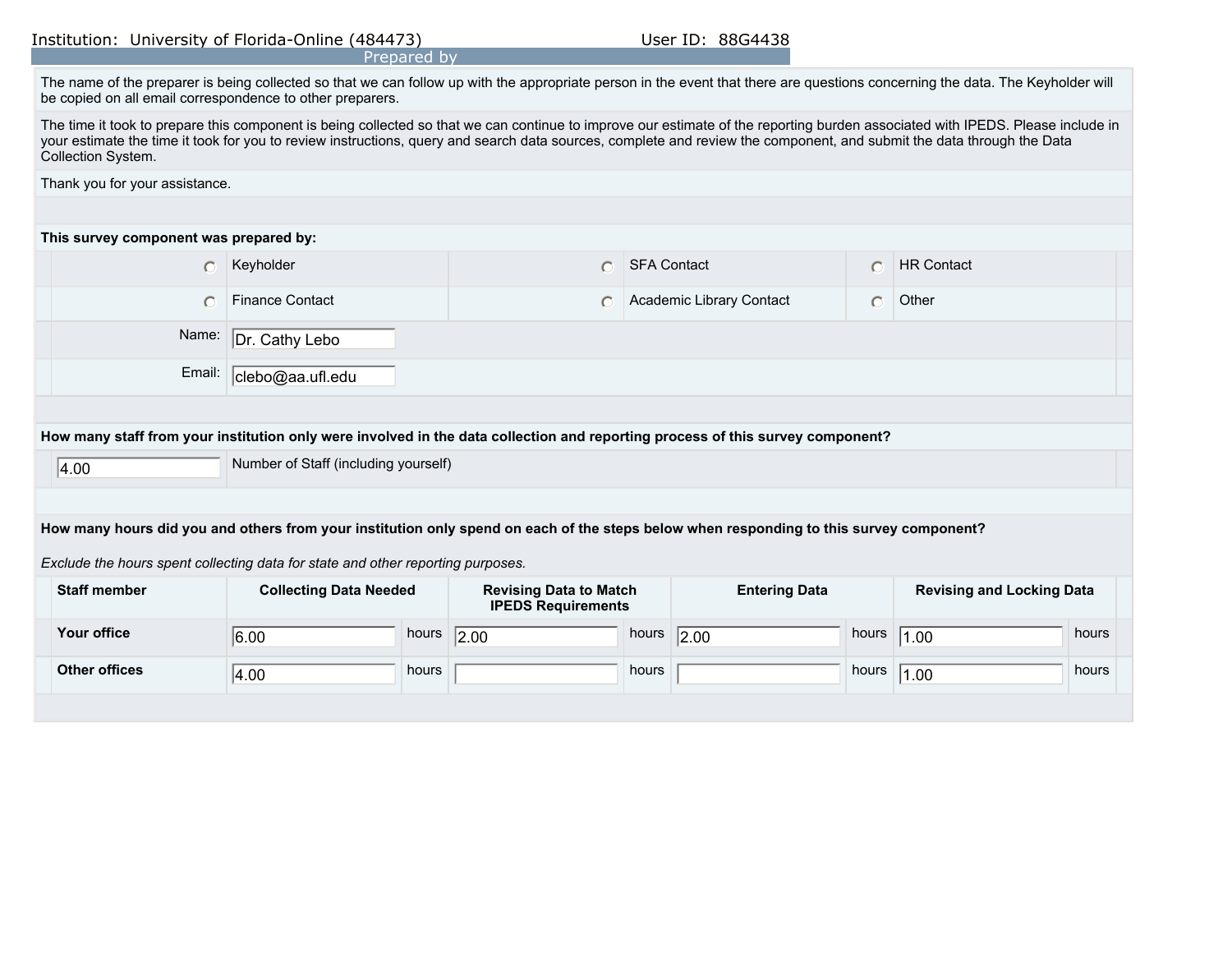IPEDS collects important information regarding your institution. All data reported in IPEDS survey components become available in the IPEDS Data Center and appear as aggregated data in various Department of Education reports. Additionally, some of the reported data appears specifically for your institution through the College Navigator website and is included in your institution's Data Feedback Report (DFR). The purpose of this summary is to provide you an opportunity to view some of the data that, when accepted through the IPEDS quality control process, will appear on the College Navigator website and/or your DFR. College Navigator is updated approximately three months after the data collection period closes and Data Feedback Reports will be available through the [Data Center](https://nces.ed.gov/ipeds/use-the-data) and sent to your institution's CEO in November 2019.

Please review your data for accuracy. If you have questions about the data displayed below after reviewing the data reported on the survey screens, please contact the IPEDS Help Desk at: 1-877-225-2568 or ipedshelp@rti.org.

### Summary of Completions Data

| <b>Award Level</b>                       | <b>Number of Completions</b> |                       |  |  |  |
|------------------------------------------|------------------------------|-----------------------|--|--|--|
|                                          | 1 <sup>st</sup> major        | 2 <sup>nd</sup> major |  |  |  |
| Associate's degree                       | 10                           |                       |  |  |  |
| Bachelors degree or equivalent           | 595                          |                       |  |  |  |
| Total number of degrees and certificates | 605                          |                       |  |  |  |

# Summary of Completers Data

|                       | <b>Number of Students</b> |              |              |  |  |
|-----------------------|---------------------------|--------------|--------------|--|--|
|                       | Men                       | <b>Women</b> | <b>Total</b> |  |  |
| <b>All Completers</b> | 248                       | 353          | 601          |  |  |